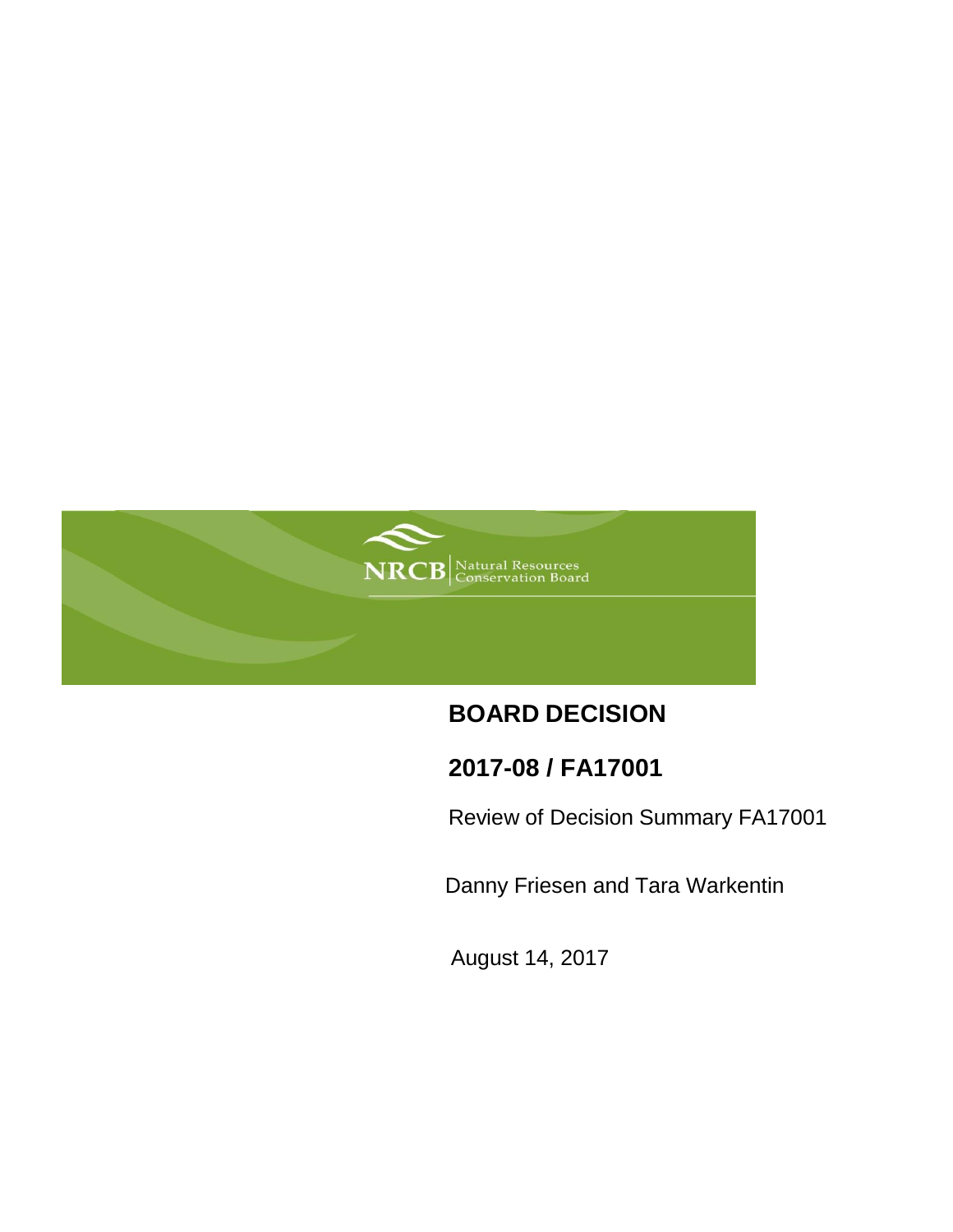## **Background**

This report provides the Board's decision following its written hearing review of Decision Summary FA17001.

On June 5, 2017, NRCB Approval Officer Randy Bjorklund issued Decision Summary FA17001 regarding a registration application by Danny Friesen and Tara Warkentin (Friesen and Warkentin). The application was to construct and operate an 11,000 chicken layer confined feeding operation (CFO). The proposed CFO is located at River Lot 6, Range 6 in the Fort Vermilion Settlement in Mackenzie County (the County), and approximately 2 kilometres south of the Hamlet of Fort Vermilion (the Hamlet). The proposed construction included the addition of an interior wall in the livestock housing area of a barn being used for the existing 3,000 chicken layer operation. The approval officer denied Friesen and Warkentin's application, as he determined that the proposed development is inconsistent with the County's municipal development plan (MDP).

On June 22, 2017, a Request for NRCB Board Review of Decision Summary FA17001 was filed by Friesen and Warkentin. On July 19, 2017, in Board Decision RFR 2017-07, the Board determined that a review was warranted to consider whether the Board should exercise its authority to approve the CFO. The Board directed that the review be conducted as a written hearing. Also on July 19, 2017, a panel was appointed to conduct the review, consisting of Vern Hartwell (panel chair), Glenn Selland, and L. Page Stuart.

## **Documents Considered**

The Board's record was complete on August 8, 2017 and included:

- the approval officer's public file material
- the Mackenzie County municipal development plan (MDP)
- Decision Summary FA17001
- the Request for Board Review filed by Friesen and Warkentin, dated June 22, 2017
- response submissions to the filed Request for Board Review as submitted by:
	- Mackenzie County dated July 6, 2017
- hearing submissions filed by:
	- **Filther** Friesen and Warkentin
		- $\geq$  2 emails dated July 7, 2017
		- $\triangleright$  email dated July 31, 2017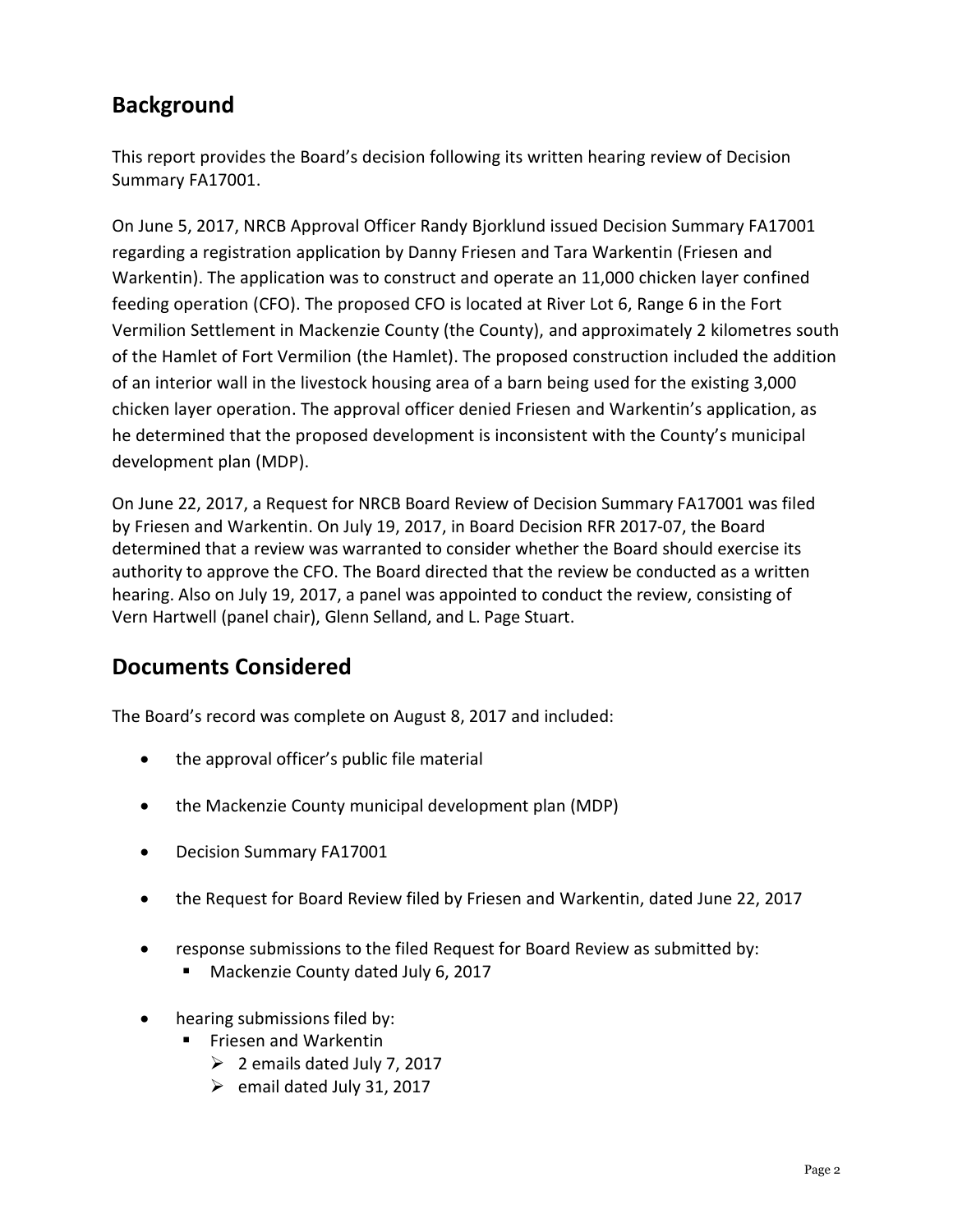- Dolores Dachuk, dated July 29, 2017
- Tallcree Tribal Government, dated July 31, 2017
- hearing reply submissions filed by:
	- **Friesen and Warkentin, dated August 8, 2017**
	- **Mackenzie County, dated August 8, 2017**
	- **Tallcree Tribal Government, dated August 8, 2017**

In its July 19, 2017 RFR decision cover letter, the Board provided details on how to electronically access copies of the hearing submissions filed with the Board. With the exception of the MDP, all of the above materials were made available to parties. The MDP can be accessed on the County's website.

### **Issue**

Whether the Board should exercise its authority to approve the Friesen and Warkentin CFO, notwithstanding an inconsistency with the MDP.

## **Jurisdiction**

Section 22(1) of the *Agricultural Operation Practices Act* (AOPA) directs an NRCB approval officer to deny a registration application if there is an inconsistency with a municipal development plan's land use provisions. The approval officer denied the Friesen and Warkentin application because it did not meet the MDP's 3.2 km setback to both the Hamlet of Fort Vermilion and the Tallcree First Nation Indian Reserve.

Section 4.2.9(a) of the MDP provides:

*Applications to the NRCB for the establishment or expansion of CFOs shall not be supported by the County unless they are compatible with adjacent land uses, do not generate adverse health or environmental effects, follow the Agricultural Operations and Practices Act (AOPA) guidelines, and meet or exceed the following separation distances: a) 3.2 kilometres (km) from an adjacent municipality, Hamlet, Indian Reserve or a multi-lot country residential subdivision;*

This hearing engages section  $25(4)(g)$  of AOPA, where, on review, the Board may consider approving a CFO application, notwithstanding inconsistency with a municipal development plan.

In previous reviews, the Board determined that a reasonable approach to assessing this issue requires that it have regard for matters that would normally be considered if a municipal development permit were being issued; consider the effects on the environment, the economy, and the community; and the appropriate use of land. Such assessment will generally include: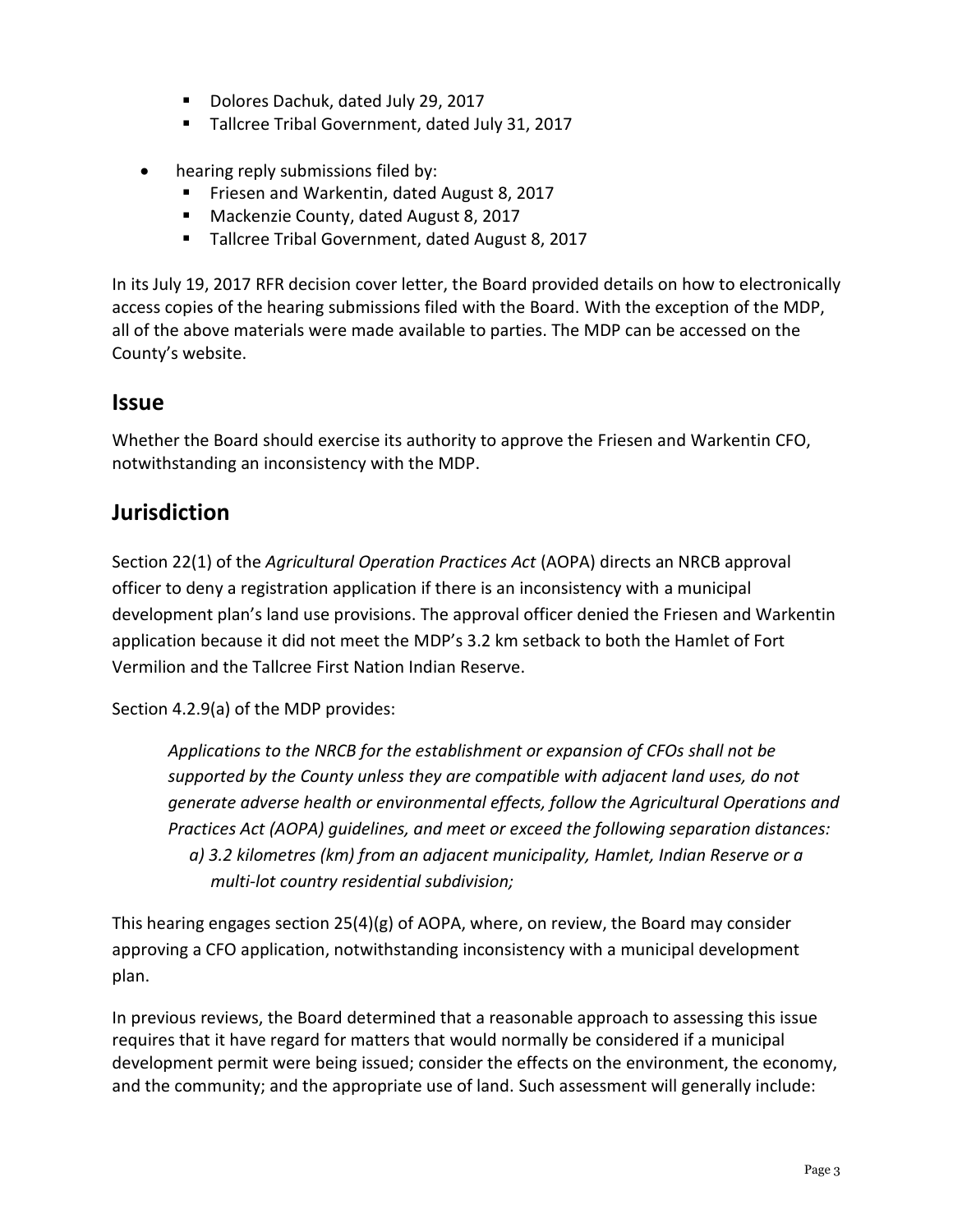- identifying the municipal authority's rationale for establishing the relevant provision(s) in the municipal development plan,
- determining whether the relevant provision is reasonable and reflective of good planning,
- determining whether there is a direct link between the planning objectives and the establishment of the CFO exclusion zone, and
- determining whether the municipal development plan is in conflict with the AOPA objective of establishing common rules for the siting of CFOs across the province.

## **Board Decision**

For the reasons that follow, the Board is prepared to exercise its authority to approve the Friesen and Warkentin CFO, notwithstanding an inconsistency with the MDP.

## **Discussion**

Municipal development plans commonly include provisions that allow, preclude, or restrict CFO development in order to further planning objectives. However, to achieve more consistent CFO siting provisions across the province, AOPA provides the Board with the review authority to approve CFO applications, notwithstanding a municipal development plan exclusion zone provision. In the Board's 2011 Zealand Farms decision, it stated that, "where the Board is satisfied that the MDP respects the intent of AOPA to create a level playing field for this component of the agricultural industry across the province, the Board will not interfere with the municipal land use planning mandate."

The Board is not prepared to find that the County's motion relaxing the setback in relation to the Friesen and Warkentin application overcomes the CFO's inconsistency with the MDP. It has reached this conclusion as it believes that a municipal development plan provision cannot be waived or modified in relation to a single development proposal without broad public consultation. However, the Board is prepared to make a reasonable inference that the County considered section 4.2.9(a) carefully before passing the motion, and concluded that the CFO specifically had regard for the direction that, "*CFOs shall not be supported by the County unless they are compatible with adjacent land uses, do not generate adverse health or environmental effects* …".

### **Mackenzie County**

The Board has reviewed the County's MDP to identify key statements that will assist it to identify the municipal authority's rationale for establishing section 4.2.9 in the MDP. It notes that the MDP includes various statements that support and protect agricultural pursuits as a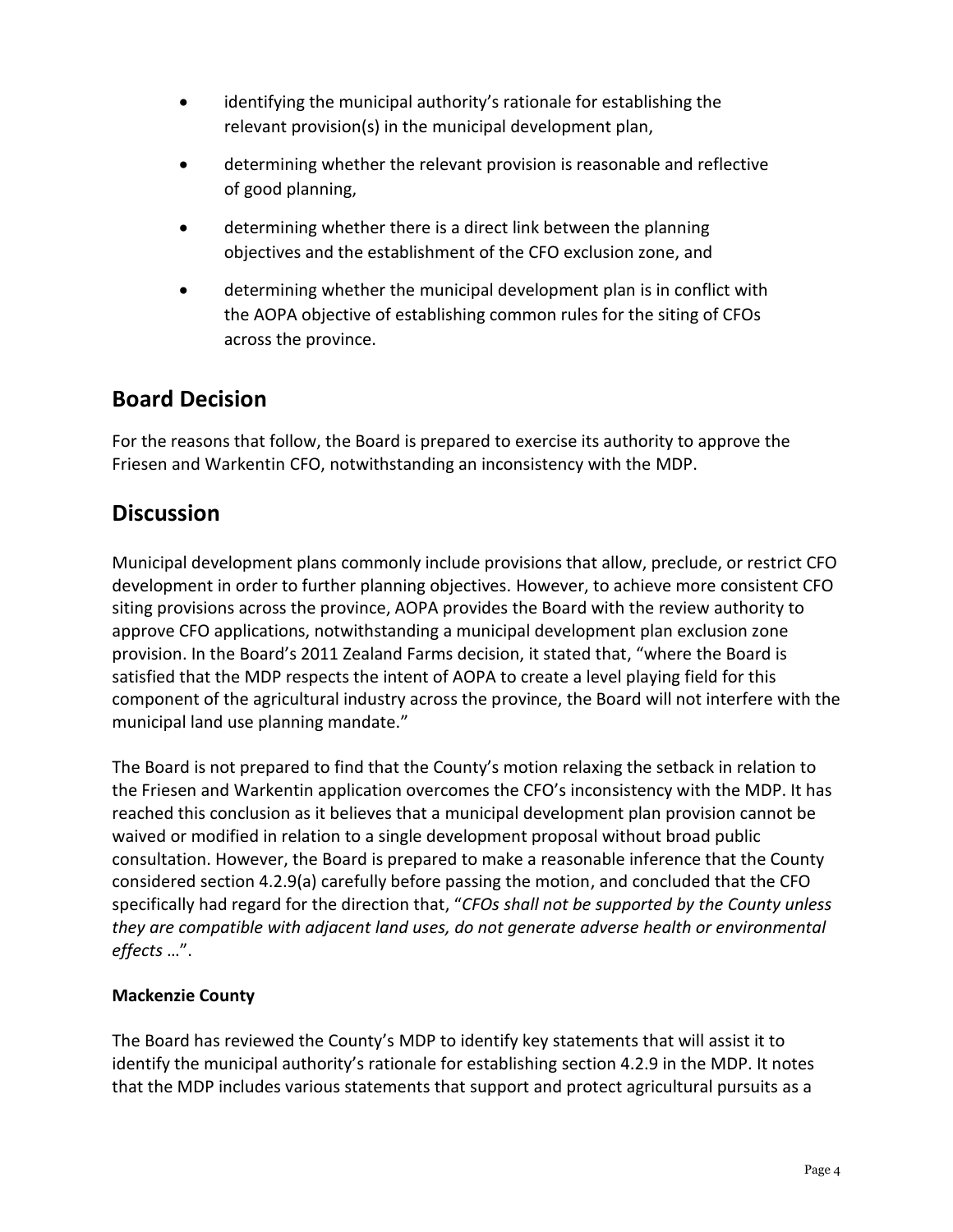priority land use. There are several provisions under section 4.2 that specifically refer to confined feeding operations. The Board also notes that the County includes provisions that directly respond to CFO nuisance issues in section 4.2.9, stating "…*CFOs shall not be supported by the County unless they are compatible with adjacent land uses*…"

Further, the County includes a provision, often referred to as a reverse minimum distance separation, in section 4.2.11. Unlike the AOPA minimum distance separation that the NRCB applies to new or expanding CFOs, some municipalities have adopted a reverse minimum distance separation that prohibits new residential construction within the calculated AOPA setback to reduce nuisance effects from CFOs on neighbouring residences.

The MDP uses buffers to manage land use in sections 4.2.9 and 6.2.6. While the section 4.2.9 buffer focuses on CFOs, the provision in section 6.2.6 arises in the context of establishing a buffer between industrial parks and residential development hamlets. In both cases the Board accepts that the County is using the buffer as a planning tool to manage and avoid conflict from incompatible land uses.

In considering the rationale for excluding new or expanded CFOs within the 3.2 km buffer zone, the Board accepts that the County's MDP provisions were driven by sensitivity to the common nuisance effects associated with CFOs. The magnitude of these effects may vary greatly depending on the size, type, and design of operation. The Board generally accepts that these CFO nuisance effects are appropriate considerations for a municipality in establishing a plan in accordance with section 617 of the *Municipal Government Act*. The Board is less convinced that the prohibition of CFOs as an environmental protection measure is a reasonable planning provision, given the specific regulations addressing manure storage and handling contained within AOPA.

While the AOPA minimum distance separation establishes a buffer between existing residences and proposed CFOs, it is not intended to provide a definitive answer in responding to specific municipal planning objectives. The Board supports the establishment of municipal development plan setbacks to achieve specified planning objectives, and accepts that establishing a CFO exclusion zone in proximity to hamlets and Indian reserves by the County in this MDP is consistent with those objectives. However, despite accepting an exclusion zone as an appropriate planning measure, the Board finds that it must further determine whether the 3.2 km buffer is reasonable in order to support the planning objectives in the context of this application.

Fort Vermilion is a vibrant community with a variety of services and amenities that serve Hamlet residents and the surrounding community. The MDP states that Fort Vermilion's population is forecast to grow by 2 per cent every 5 years, reaching a population of 781 by 2031. The MDP anticipates continued growth of both the residential population and commercial development. The MDP puts a priority on measures to limit development that would take land out of agricultural use. This priority directs country residential development to designated areas where land is not well suited to agricultural production. Similarly, all County hamlets have areas designated for residential, commercial, recreational and industrial development. The Board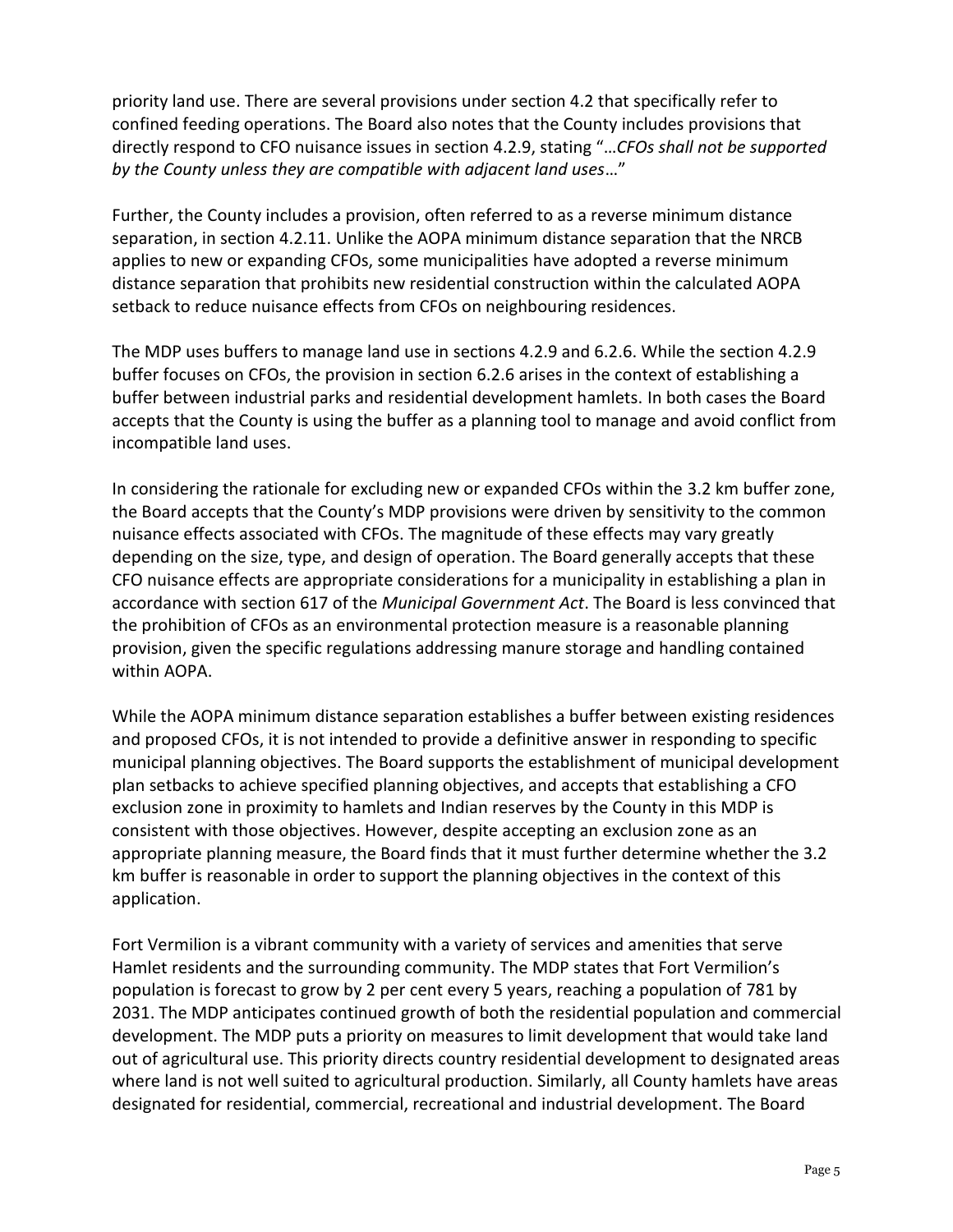understands that the County is not expecting a need for significant additional lands in the Hamlet of Fort Vermilion to accommodate its growing population.

The Board finds that any nuisance effects associated with the CFO are unlikely to have any impact in relation to MDP planning objectives associated with the Hamlet of Fort Vermilion. The approval officer calculated the minimum distance separation to category 4 residences (which includes hamlets) for this CFO as 634 metres, and the distance between the CFO and the Hamlet as 2300 metres. Given that the Hamlet is more than 3 times the distance from the CFO facilities than the minimum required AOPA distance, the Board expects that any nuisance effects as far away as Fort Vermilion will be inconsequential.

### **Tallcree Tribal Government**

The Tallcree Tribal Government's (Tallcree) submissions do not identify any specific effects that it would anticipate on the Fort Vermilion Indian Reserve No. 173B. The Tallcree do express concerns that they were not notified by the NRCB at the application stage, and that the County neither gave them notice nor initiated consultation before passing a bylaw relaxing a setback to Tallcree lands.

In its July 31, 2017 submission, the Tallcree states that proper studies and discussions need to occur regarding 5 specified issues. Each of the issues raised by the Tallcree are matters that are part of the review conducted by the approval officer. At the review stage, raising a generic concern is not particularly helpful to the Board. The Board and all parties to the review have full access to the approval officer's working file and decision summary. With this information at hand, parties raising an issue should identify specific evidence and advocate what outcomes they would like the Board to deliver. The Board has reviewed the approval officer's record and decision summary, and does not see any failure to adequately consider any of the 5 issues raised by the Tallcree. Further, the Board received no evidence on current and future land uses on the Fort Vermilion Indian Reserve No. 173B. However, given that the Tallcree reserve lands are virtually the same distance from the CFO as Fort Vermilion, the Board similarly concludes that any nuisance effects would be inconsequential.

### **Dolores Dachuk**

Dolores Dachuk's submission seeks the denial of the Friesen and Warkentin application, as it is within the 3.2 CFO exclusion zone. Ms. Dachuk raises a number of specific effects that she asserts will directly affect her and her family if the CFO is constructed. As the Dachuk property is also located within the exclusion zone, the MDP extends a degree of protection from CFO development and the consequential nuisance effects in relation to her land. That said, the MDP provision is intended to address current and future land uses related to the hamlets and Indian reserves, rather than current agricultural uses on adjacent lands. The Board notes that the MDP would make it difficult to convert any of the land in the immediate vicinity of the CFO to a use other than agriculture.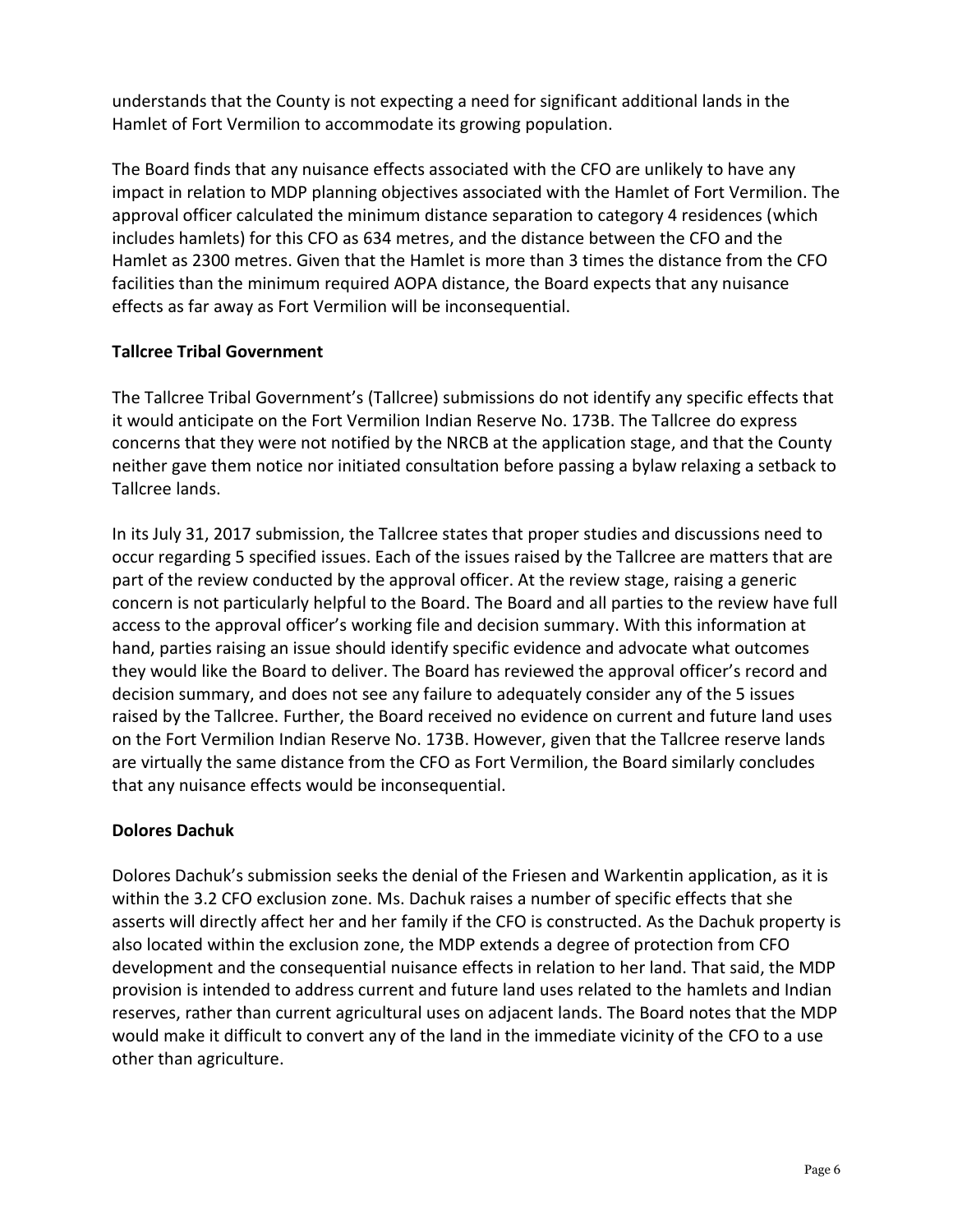### **Board**

As already stated, the central question in relation to this review is not whether the 3.2 km CFO exclusion zone is appropriate to protect current and future land uses within the County, but rather whether the Board should exercise its authority to approve the Friesen and Warkentin CFO, notwithstanding an inconsistency with the MDP. In examining that question, it must be understood that the Board is only able to answer that question in relation to the current CFO application. Having regard for all of the submissions, the Board concludes that this is an instance where it is appropriate to approve the proposed application, notwithstanding the inconsistency of that application with a provision of the MDP.

The approval officer's review concluded that the proposed application would comply with AOPA requirements. The approval officer completed an environmental risk screening of the grandfathered CFO facilities and concluded that those facilities posed a low risk to groundwater and surface water. The Board notes that the approval officer undertook a complete review of the Friesen and Warkentin registration application, including setting out conditions that should form part of any registration issued. The approval officer's assessment and the conditions proposed are set out in Decision Summary FA17001.

## **Decision**

For the reasons set out above, the Board hereby directs the approval officer to issue a registration to Friesen and Warkentin to construct and operate a confined feeding operation as described in the application, subject to the conditions related to technical matters set out by the approval officer in Decision Summary FA17001.

DATED at EDMONTON, ALBERTA, this 14th day of August, 2017.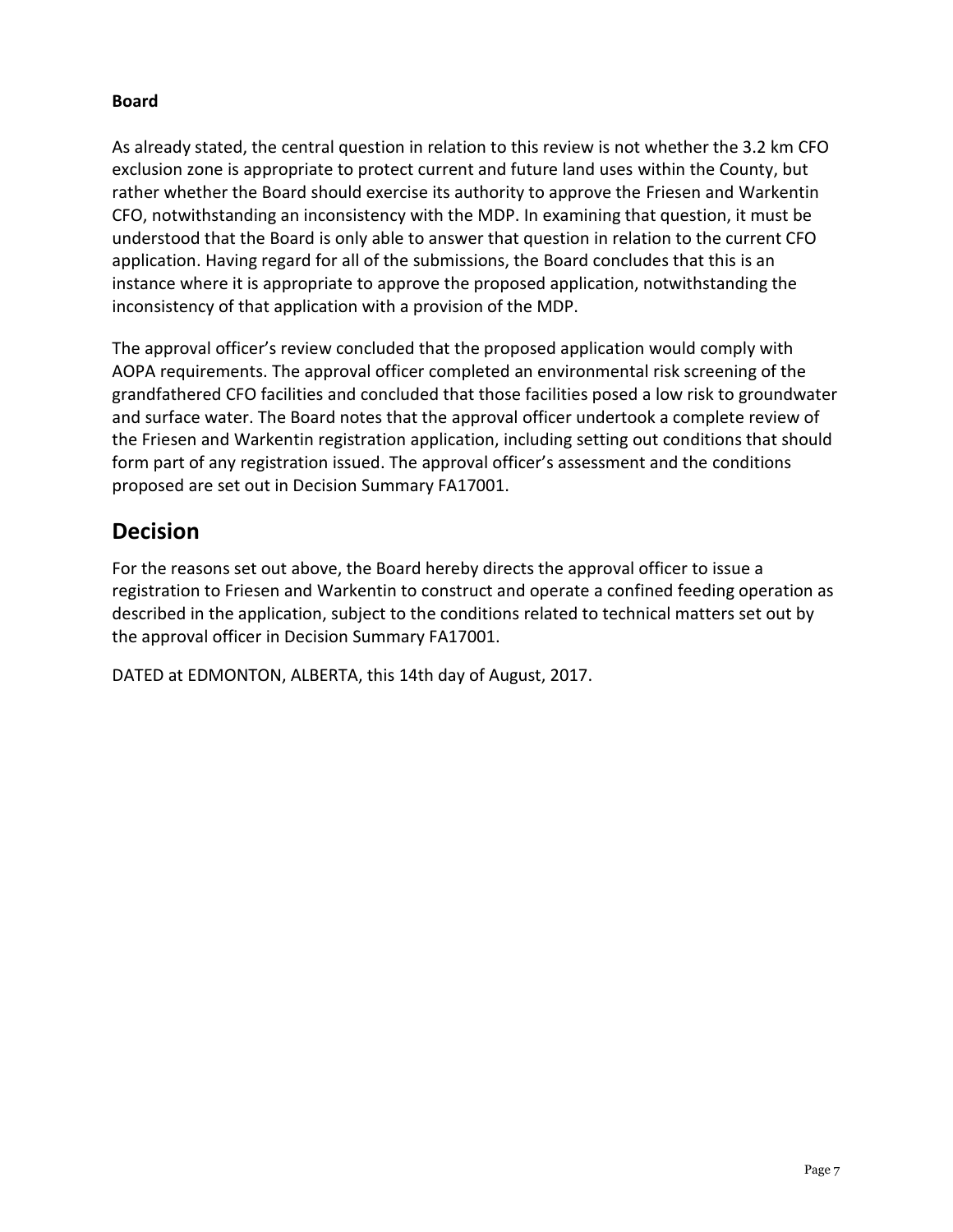*Original signed by:*

Vern Hartwell Glenn Selland Panel Chair **Panel Member** 

 L. Page Stuart Panel Member